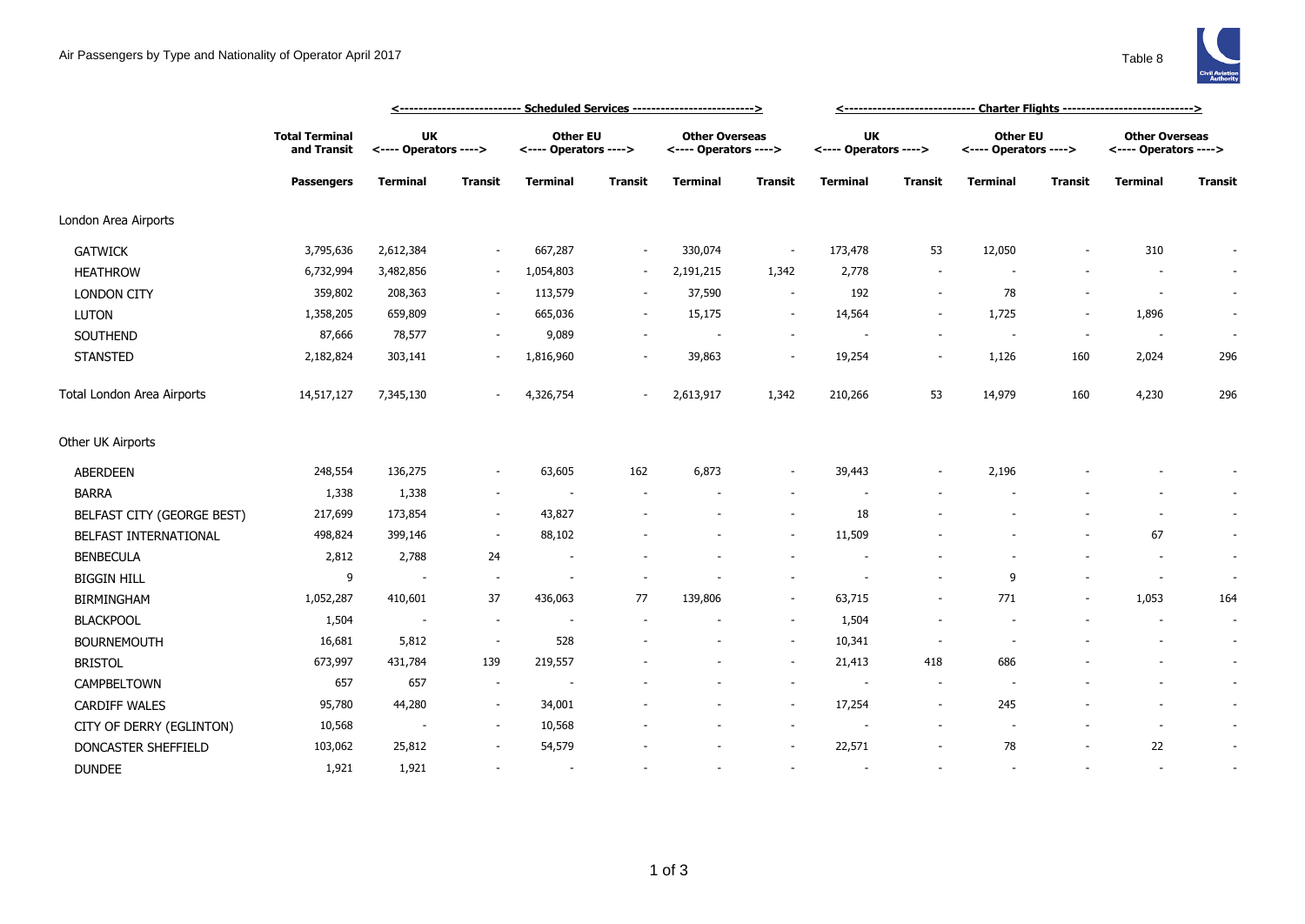

|                                       |                                      | <u> &lt;-------------------------- Scheduled Services --------------------------&gt;</u> |                          |                                          |                          |                                                |                          |                                    |                          |                                          |                |                                                |                          |
|---------------------------------------|--------------------------------------|------------------------------------------------------------------------------------------|--------------------------|------------------------------------------|--------------------------|------------------------------------------------|--------------------------|------------------------------------|--------------------------|------------------------------------------|----------------|------------------------------------------------|--------------------------|
|                                       | <b>Total Terminal</b><br>and Transit | UK<br><---- Operators ---->                                                              |                          | <b>Other EU</b><br><---- Operators ----> |                          | <b>Other Overseas</b><br><---- Operators ----> |                          | <b>UK</b><br><---- Operators ----> |                          | <b>Other EU</b><br><---- Operators ----> |                | <b>Other Overseas</b><br><---- Operators ----> |                          |
|                                       | <b>Passengers</b>                    | <b>Terminal</b>                                                                          | <b>Transit</b>           | <b>Terminal</b>                          | <b>Transit</b>           | <b>Terminal</b>                                | <b>Transit</b>           | <b>Terminal</b>                    | <b>Transit</b>           | <b>Terminal</b>                          | <b>Transit</b> | <b>Terminal</b>                                | <b>Transit</b>           |
| Other UK Airports                     |                                      |                                                                                          |                          |                                          |                          |                                                |                          |                                    |                          |                                          |                |                                                |                          |
| <b>DURHAM TEES VALLEY</b>             | 10,069                               | 1,501                                                                                    | 98                       | 8,400                                    |                          |                                                |                          | 66                                 |                          | $\overline{4}$                           |                |                                                |                          |
| <b>EAST MIDLANDS</b><br>INTERNATIONAL | 404,178                              | 131,900                                                                                  |                          | 241,048                                  |                          |                                                |                          | 30,267                             |                          | 963                                      |                |                                                |                          |
| <b>EDINBURGH</b>                      | 1,140,780                            | 636,818                                                                                  | $\sim$                   | 411,901                                  | $\sim$                   | 78,441                                         | $\sim$                   | 12,177                             | $\sim$                   | 931                                      |                | 512                                            |                          |
| <b>EXETER</b>                         | 75,622                               | 60,729                                                                                   | $\sim$                   |                                          | $\overline{\phantom{a}}$ |                                                | $\sim$                   | 14,893                             |                          |                                          |                |                                                | $\sim$                   |
| <b>GLASGOW</b>                        | 785,992                              | 457,810                                                                                  | 181                      | 196,582                                  | 92                       | 55,308                                         | $\sim$                   | 75,870                             | $\sim$                   | 149                                      |                |                                                | $\sim$                   |
| <b>HUMBERSIDE</b>                     | 15,310                               | 1,882                                                                                    | 10                       | 10,093                                   |                          |                                                | $\sim$                   | 3,325                              |                          |                                          |                |                                                | $\sim$                   |
| <b>INVERNESS</b>                      | 76,965                               | 71,500                                                                                   | 73                       | 5,024                                    |                          |                                                |                          |                                    |                          | 368                                      |                |                                                | $\sim$                   |
| <b>ISLAY</b>                          | 2,695                                | 2,676                                                                                    | 19                       |                                          |                          |                                                |                          |                                    |                          |                                          |                |                                                | $\sim$                   |
| ISLES OF SCILLY (ST.MARYS)            | 10,755                               | 10,755                                                                                   | $\sim$                   |                                          |                          |                                                |                          |                                    |                          |                                          |                |                                                | $\sim$                   |
| <b>KIRKWALL</b>                       | 14,042                               | 12,845                                                                                   | 1,196                    |                                          |                          |                                                |                          |                                    |                          |                                          |                |                                                | $\sim$                   |
| LANDS END (ST JUST)                   | 7,208                                | 6,951                                                                                    | 257                      |                                          |                          |                                                |                          |                                    |                          |                                          |                |                                                | $\sim$                   |
| <b>LEEDS BRADFORD</b>                 | 331,000                              | 186,721                                                                                  | 13                       | 142,674                                  |                          |                                                | $\sim$                   | 1,435                              | $\overline{\phantom{a}}$ | 120                                      |                | 25                                             | 12                       |
| LERWICK (TINGWALL)                    | 250                                  | 250                                                                                      | $\sim$                   | $\overline{\phantom{a}}$                 |                          |                                                | $\sim$                   | $\overline{\phantom{a}}$           |                          |                                          |                | $\sim$                                         | $\overline{\phantom{a}}$ |
| LIVERPOOL (JOHN LENNON)               | 438,601                              | 217,077                                                                                  | 155                      | 220,621                                  | 364                      |                                                | $\sim$                   | 206                                |                          |                                          |                | 178                                            |                          |
| <b>LYDD</b>                           | 67                                   | 43                                                                                       | $\sim$                   | $\overline{\phantom{a}}$                 |                          |                                                | $\overline{\phantom{a}}$ | 18                                 |                          | 6                                        |                | $\sim$                                         |                          |
| <b>MANCHESTER</b>                     | 2,247,266                            | 1,073,092                                                                                | 44                       | 692,252                                  | $\sim$                   | 331,950                                        | 3,906                    | 141,574                            | $\sim$                   | 2,585                                    | 103            | 1,351                                          | 409                      |
| <b>NEWCASTLE</b>                      | 404,141                              | 252,536                                                                                  | 117                      | 130,213                                  | $\sim$                   | 20,535                                         | $\sim$                   | 552                                | $\sim$                   | 188                                      |                | $\sim$                                         | $\overline{\phantom{a}}$ |
| NEWQUAY                               | 41,795                               | 31,569                                                                                   | 244                      | 9,982                                    |                          |                                                | $\sim$                   |                                    |                          |                                          |                |                                                | $\sim$                   |
| <b>NORWICH</b>                        | 36,783                               | 11,135                                                                                   | $\sim$                   | $\overline{\phantom{a}}$                 |                          |                                                | $\sim$                   | 12,838                             |                          | 12,810                                   |                |                                                | $\sim$                   |
| <b>PRESTWICK</b>                      | 72,435                               | $\overline{\phantom{a}}$                                                                 | $\sim$                   | 72,430                                   | 5                        |                                                | $\sim$                   |                                    |                          |                                          |                |                                                | $\sim$                   |
| <b>SCATSTA</b>                        | 13,622                               | $\sim$                                                                                   | $\overline{\phantom{a}}$ | $\overline{\phantom{a}}$                 |                          |                                                | $\sim$                   | 13,622                             |                          |                                          |                |                                                | $\sim$                   |
| SOUTHAMPTON                           | 166,198                              | 156,623                                                                                  | 114                      | 8,694                                    |                          |                                                | $\sim$                   | 767                                |                          |                                          |                |                                                | $\sim$                   |
| <b>STORNOWAY</b>                      | 10,590                               | 10,462                                                                                   | 128                      | $\overline{\phantom{a}}$                 |                          |                                                |                          | $\overline{\phantom{a}}$           |                          |                                          |                |                                                |                          |